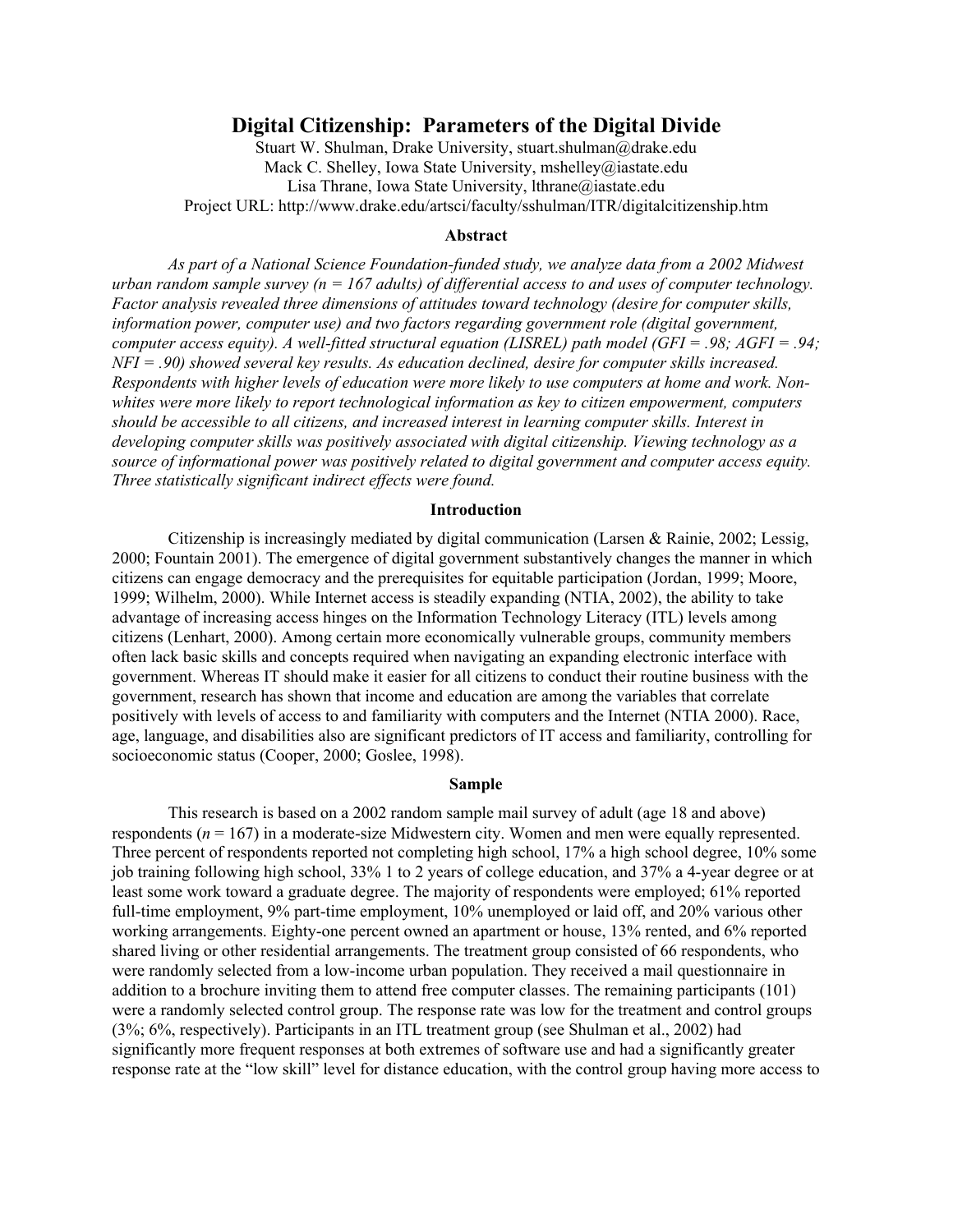or making greater use of word processing, email, computers, printers, CD-ROMs, DVDs, scanners, experience using the Internet, and use of a computer at work or school. In addition, members of the control group are more likely to be homeowners.

### **Measures**

The following variables were employed in statistical analysis. Education was treated as a continuous variable. Response categories were coded 1 'non-completion of high school,' 2 'high school diploma,' 3 'trade school,' 4 '1-2 years of college,' 5 'undergraduate degree,' and 6 'graduate or professional degree.' The mean value was 4.03; higher values reflect increased levels of education. Race was a dichotomous variable, with response categories 0 'white' and 1 'non-white.' Non-whites comprised 37% of the sample. Desire for Computer Skills was a factor score constructed of 4 items assessing interest in learning basic computer skills, e-mail, and the Internet, as well as desire for computer instruction. Individual item response categories ranged from 1 'strongly disagree' to 4 'strongly agree.' Higher values indicate a stronger interest in obtaining computer skills and instruction. Unless otherwise indicated, all factor scores were obtained by principal components extraction and varimax rotation, with the Anderson-Rubin procedure used to produce z-score summary values of each resulting factor, and missing values were replaced by mean substitution. This method produces factors uncorrelated with each other, with mean zero and standard deviation one, except for the digital government factor, for which the square root transformation was used to induce normality.

The Technological Information Power construct was a factor score of 4 items. Individual item response categories ranged from 1 'strongly disagree' to 4 'strongly agree.' These variables measured the need to improve citizens' computer access to, and knowledge and use of, technology to stay up-to-date about current affairs and to interface with government. Higher values indicate a greater desire to increase information technology power. Computer Use was a factor score of two items that assessed use of a computer at home and work. Individual item response categories ranged from 1 'strongly disagree' to 4 'strongly agree.' Higher values indicate that respondents make greater use of computers. Digital Government was a factor score of 5 items, with individual response categories ranging from 1 'strongly disagree' to 4 'strongly agree.' Respondents indicated their beliefs regarding whether governmental information was accessible to the majority via the Internet, the Internet was an appropriate forum for elections, the Internet empowered citizens to participate in politics, computers could solve unequal participation in politics, and citizens used computers effectively. Higher values reflect higher levels of digital government. Computer Access Equity was a factor score of 2 items that measured belief in equal access to computers and desire to provide computers to people without financial means. Higher values indicate increasing support for computer access for all citizens.

#### **Results**

Principal factors extraction with varimax rotation was performed with SPSS on the 10 items measuring attitudes toward technology. Three factors were extracted: desire for computer skills, technological information power, and computer use. Of the four items that comprised the computer skills factor, the desire to learn basic skills, e-mail, and the Internet had the more robust factor loadings (range from .88 to.91). The computer training item had the lowest loading (.69). Of the four items comprising the technological information power factor, the computers as valuable tools item had the largest factor loading (.79). The remaining three items had moderate loadings: technology should connect people to government (.64); people who lack access to technology are less informed (.67); and technology should be used more efficiently (.69). The computer use factor consisted of two measures, computer use at home (.87) and at work (.89), both with robust factor loadings. Two factors were extracted from the 7 digital government items. Of the five items on the digital government factor, loadings ranged from .47 to .81. The largest factor loadings were for the Internet provides reliable political information (.81) and computers solve unequal participation in government (.79). Elections should be held on the Internet (.72)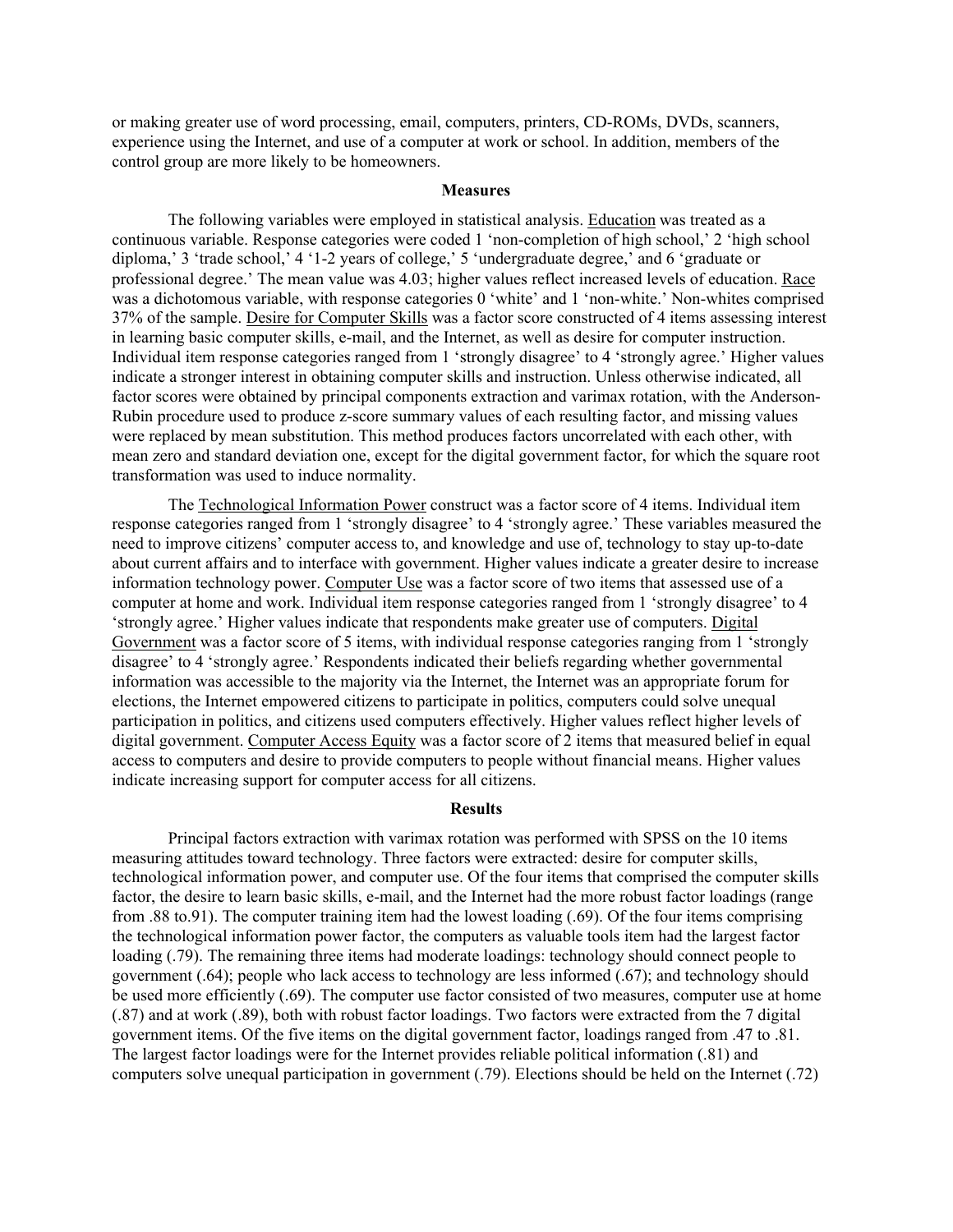also had a moderately strong loading. Most people use computers effectively (.66), and citizens should use the Internet to impact government (.47) had the lowest loadings. On the computer equity factor, the item assessing whether everyone should have computer and Internet access had a less robust loading (.78) than the item regarding whether computers and software should be provided to all citizens (.86).

The pattern of statistically significant ( $p < .05$ ) correlations suggests which variables were relevant predictors in each of the five equations of this system of relationships among the derived factors. There are two exogenous (independent) variables: education and race. Non-whites had less education than their white counterparts  $(r = -0.31)$ . Education declined as the desire for computer skills increased  $(r = 0.35)$ . As education declined, so did positive attitudes toward technological sources of information (*r* = -.17). Computer use was strongly related to greater educational attainment  $(r = .32)$ . Education had a negative relationship with digital government and with computer access equity  $(r = -18$  in each case). Non-whites were more likely to report a desire for computer skills  $(r = .25)$  and to view technological information as a source of power  $(r = .16)$ . Non-whites reported more positive attitudes toward digital government and computer access equity than did whites  $(r = .21; r = .22$ , respectively). Desire for computer skills was positively related to digital government and computer access equity  $(r = .19; r = .16$ , respectively). Interest in computer skills exhibited strong relationships with digital government  $(r = .35)$  and computer access equity  $(r = .35)$ .

A structural equation model (estimated using LISREL 8.30 statistical software, using the maximum likelihood procedure) fit the data well. The chi-square lack-of-fit test was nonsignificant ( $c^2$  = 12.61;  $df = 11$ ;  $p = .35$ ). The Goodness of Fit Index was .98, and the Adjusted Goodness of Fit was .94, while the Normed Fit Index was .90; in all cases, values closer to 1.00 indicate a better fit of the model to the data. Several one-tailed significant results  $(p < .05)$  were found. (One-tailed results are employed because of the exploratory nature of this analysis, and to maximize the opportunity to discover meaningful indirect effects.) As education declined, the desire for computer skills increased  $(\beta = -.30)$ . Individuals with higher levels of education were more likely to use computers at home and work  $(β =$ .33). Non-whites were more likely to report that technological information was key to citizens' empowerment  $(\beta = .17)$ . Non-whites were more likely to indicate that computers should be accessible to all citizens ( $\beta$  = .18) and had greater interest in learning computer skills ( $\beta$  = .15). Interest in developing computer skills was positively associated with digital citizenship  $(β = 0.21)$ . Viewing technology as a source of informational power was positively related to digital government  $(6 = .35)$  and computer access equity ( $\beta$  = .32). Three statistically significant indirect effects were found. A direct effect of race on computer access equity accounts for 78% of the total effect (.18). The indirect path through technological information power accounted for the remainder (.05). Education and race also had indirect effects on digital government. Education decreased support for digital government through desire for computer skills (-.01). The effect of race on digital government was influenced by desire for computer skills, but more so through technological information power (.09).

#### **Discussion**

The results of this research provide some unique insights into attitudes toward technology and the role of government. These findings indicate that community members, particularly in economically and racially vulnerable groups, lack basic computer skills; whereas educationally advantaged groups report greater use of computers in their daily lives. Although Internet access is expanding, citizens must have a baseline of ITL to take advantage of it. Information technology permits some citizens to conduct their routine business with the government more easily; by and large, it appears to be widening the gap between the IT literate and those without basic navigational skills. As this gap widens, non-whites are significantly more likely to believe informational technology is a valuable source of power which translates into a somewhat greater belief in computer access equity. On balance, nonwhites report significantly more desire than do whites for equal access to computers and the Internet. . Positive attitudes